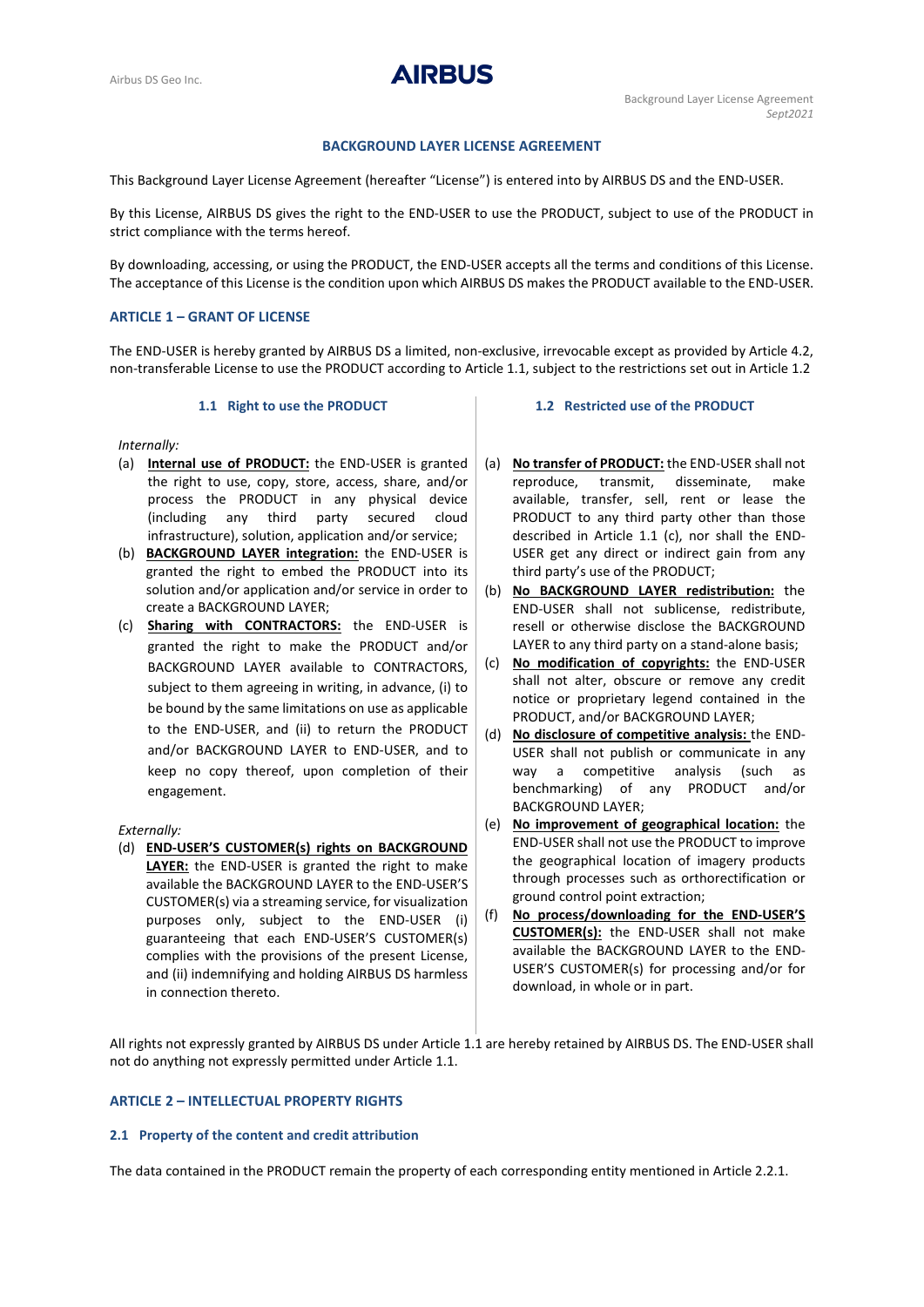

The PRODUCT and/or BACKGROUND LAYER, when printed or displayed in accordance with Articl[e 1.1,](#page-0-0) shall include the credits listed in Article 2.2.1 conspicuously displayed.

## **2.2 Intellectual Property Law**

2.2.1 The PRODUCT is protected by the copyright law detailed in the table below and international copyright laws, as applicable.

| <b>PRODUCT</b> | Entity owner                          | Credit attribution                                 |
|----------------|---------------------------------------|----------------------------------------------------|
| Pléiades       | National d'Études Spatiales<br>Centre | "© CNES (year of acquisition), Distribution Airbus |
|                | (CNES)                                | DS''                                               |
|                |                                       |                                                    |
| SPOT 6 and 7   | Airbus DS                             | "© Airbus DS (year of acquisition)"                |
| Pléiades Neo   | Airbus DS                             | "© Airbus DS (year of acquisition)"                |
| PlanetSAT      | Planet Observer                       | In 3857 projection from zoom 0 to 13 : "©          |
| Global         |                                       | PlanetObserver (contains Copernicus data)"         |
|                |                                       | In 4326 projection from zoom 0 to 12: "©           |
|                |                                       | PlanetObserver (contains Copernicus data)"         |

2.2.2 The PRODUCT and the satellite imagery data contained therein are further protected by articles L. 341-1 to 343-7 of the French Code of Intellectual Property Law as amended by the statute of 1 July 1998, relative to database copyright and by similar statutes in European countries that have incorporated EU Directive n° 96/9 of 11 March 1996 on database copyright into their laws.

## **ARTICLE 3 – WARRANTY – LIABILITY**

- <span id="page-1-0"></span>**3.1 Warranty.** AIRBUS DS warrants that it has sufficient ownership rights in the PRODUCT to make it available to the END-USER under the terms of this License.
- **3.2 Disclaimer.** AIRBUS DS does not warrant that the PRODUCT is free of bugs, errors, defects or omissions, and that operation of the PRODUCT will be error-free or uninterrupted or that any issues will be corrected. It does not warrant that the PRODUCT shall meet the END-USER's requirements or expectations, or shall be fit for the END-USER's intended purposes. There are no express or implied warranties of fitness or merchantability given in connection with the use of the PRODUCT or any other warranty. AIRBUS DS disclaims all other warranties or liabilities not expressly provided in Articl[e 3.1.](#page-1-0)
- **3.3 Liability.** In no event shall AIRBUS DS, nor its licensors, be liable for any claim, damage or loss incurred by the END-USER, including without limitation indirect, compensatory, consequential, incidental, special, incorporeal or punitive damages arising out of the use of or inability to use the PRODUCT, and shall not be subject to legal action in this respect. The financial cumulative liability of AIRBUS DS and its licensors shall in any case not exceed the fees paid by END-USER for the PRODUCT(s) giving rise to the claim.

#### **ARTICLE 4 – TERM AND TERMINATION**

- **4.1 License term.** This License is perpetual, unless terminated pursuant to Article 4.2, or as otherwise specified as part of the agreement or subscription to which this License belongs.
- **4.2 Termination for END-USER'S breach of License.** AIRBUS DS may, in addition to all other remedies to which it may be entitled under this License or by law, terminate this License by notice in writing if the END-USER breaches any of its provisions. The END-USER shall have no claim to any kind of indemnity in this case. Upon termination of this License, the END-USER shall permanently delete the PRODUCT(s) from all devices and destroy any copies on disk. Within 10 days following termination, the END-USER shall certify to AIRBUS DS in writing that all copies of all PRODUCT(s)) have been destroyed.

#### **ARTICLE 5 – GOVERNING LAW AND JURISDICTION**

This License is governed by the laws of the Commonwealth of Virginia. All disputes shall be referred to the courts of Virginia.